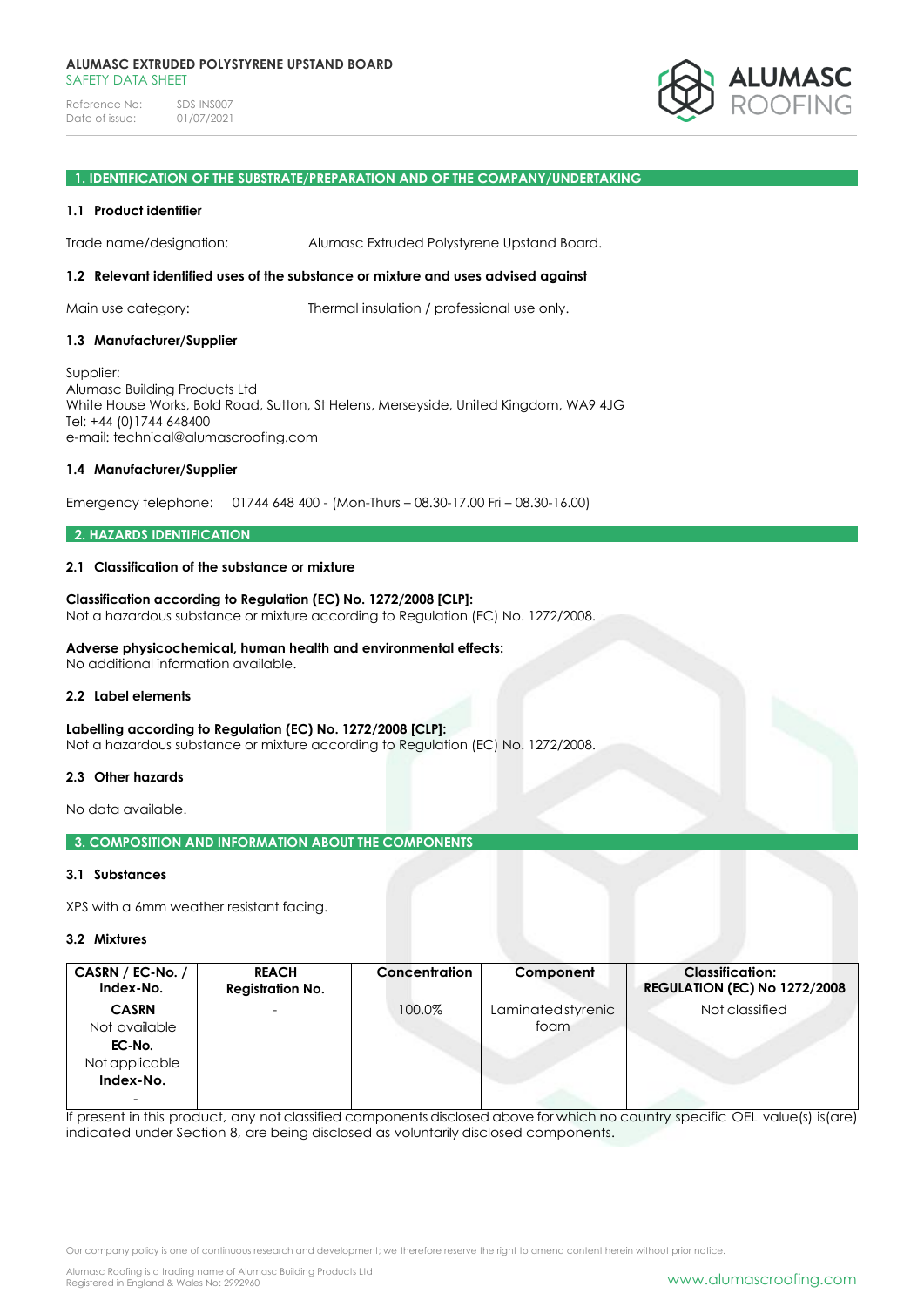#### **ALUMASC EXTRUDED POLYSTYRENE UPSTAND BOARD** SAFFTY DATA SHFFT

Reference No: SDS-INS007<br>Date of issue: 01/07/2021 Date of issue:

# **4. FIRST AID MEASURES**

### **4.1 Description of first aid measures**

| Inhalation:   | Move the affected person away from the contaminated area and into the fresh air.<br>Seek medical attention if ill effect or irritation develops.                                                                                            |
|---------------|---------------------------------------------------------------------------------------------------------------------------------------------------------------------------------------------------------------------------------------------|
| Skin Contact: | Wash off with plenty of water.                                                                                                                                                                                                              |
| Eye Contact:  | Flush eyes thoroughly with water for several minutes. Remove contact lenses after the<br>initial 1-2 minutes and continue flushing for several additional minutes. If effects occur,<br>consult a physician, preferably an ophthalmologist. |
| Ingestion:    | No emergency medical treatment necessary.                                                                                                                                                                                                   |

### **4.2 Most important symptoms and effects, both acute and delayed**

Aside from the information found under Description of first aid measures (above) and Indication of immediate medical attention and special treatment needed (below), any additional important symptoms and effects are described in Section 11: Toxicology Information.

### **4.3 Indication of any immediate medical attention and special treatments needed**

No specific antidote. Treatment of exposure should be directed at the control of symptoms and the clinical condition of the patient.

### **5. FIRE-FIGHTING MEASSURES**

### **5.1 Extinguishing media**

### **Suitable extinguishing media:**

Water fog or fine spray. Dry chemical fire extinguishers. Carbon dioxide fire extinguishers. Foam.

#### **Unsuitable extinguishing media:**

No data available.

### **5.2 Special hazards arising from the substance or mixture**

## **Hazardous decomposition products in case of fire:**

During a fire, smoke may contain the original material in addition to combustion products of varying composition which may be toxic and/or irritating. In smouldering or flaming conditions, carbon monoxide, carbon dioxide and carbon are generated. Combustion products may include and are not limited to: Hydrogen halides. Based on combustion toxicity testing, the effects of combustion from this foam are not more acutely toxic than the effects of combustion from common building materials such as wood.

## **Unusual fire and explosion hazards:**

Mechanical cutting, grinding or sawing can cause formation of dusts. To reduce the potential for dust explosion, do not permit dust to accumulate. Dense smoke is produced when product burns

#### **5.3 Advice for fire-fighters**

#### **Firefighting instructions:**

Keep people away. Isolate fire and deny unnecessary entry. Soak thoroughly with water to cool and prevent re-ignition. If material is molten, do not apply direct water stream. Use fine water spray or foam. Cool surroundings with water to localize fire zone.

#### **Protective equipment for firefighters:**

Wear positive-pressure self-contained breathing apparatus (SCBA) and protective firefighting clothing (includes firefighting helmet, coat, trousers, boots, and gloves). If protective equipment is not available or not used, fight fire from a protected location or safe distance.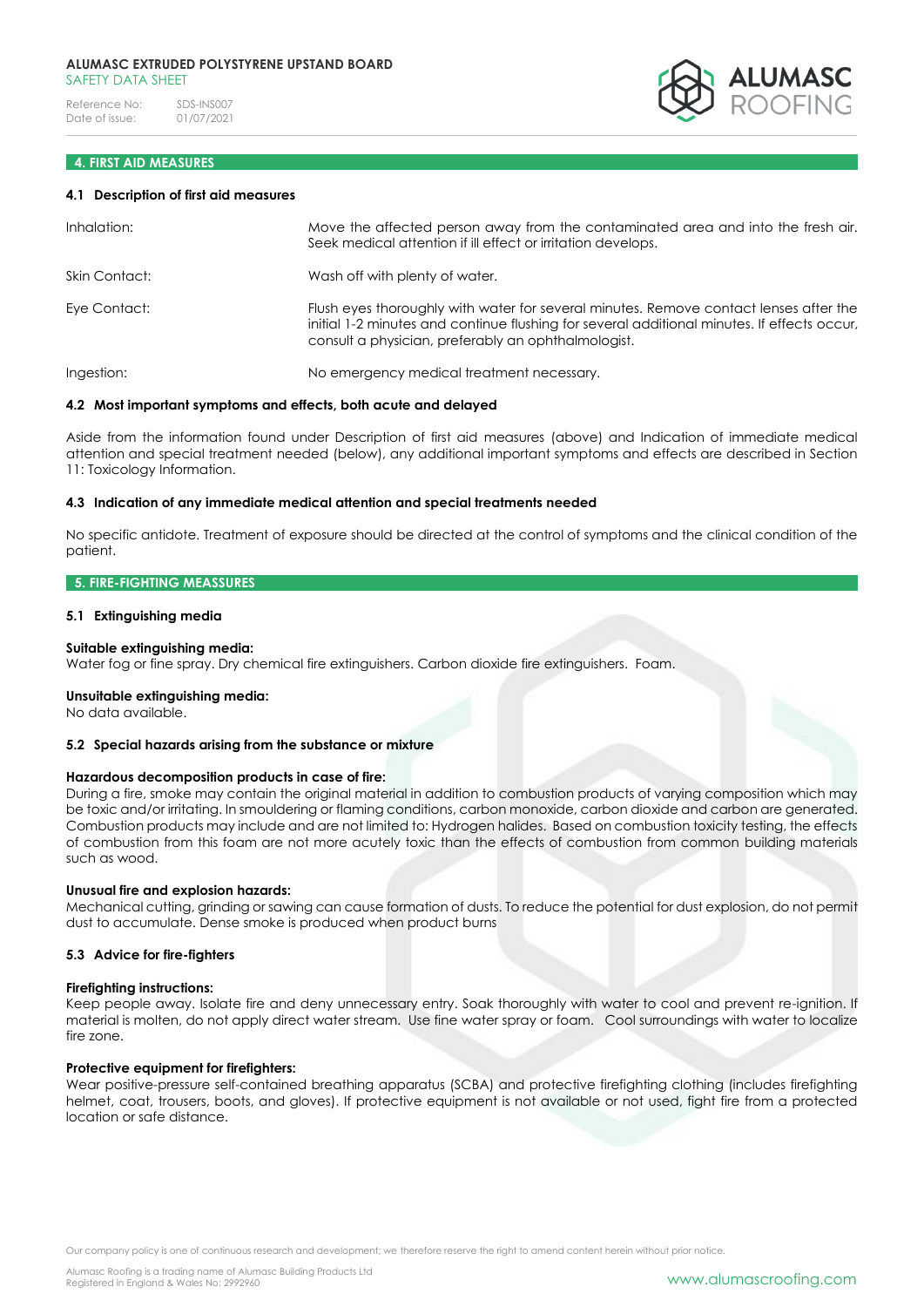Reference No: SDS-INS007<br>Date of issue: 01/07/2021 Date of issue:



## **6. ACCIDENTIAL RELEASE MEASURES**

### **6.1 Personal precautions, protective equipment and emergency procedures**

#### **For non-emergency personnel:**

There are no special required instructions.

### **6.2 Environmental precautions**

There are no special required instructions.

#### **6.3 Methods and materials for containment and clearing up**

Recover spilled material if possible. See Section 13, Disposal Considerations, for additional information.

### **6.4 References to other sections**

References to other sections, if applicable, have been provided in the previous sub-sections.

#### **7. HANDLING AND STORAGE**

### **7.1 Precautions for safe handling**

Mechanical cutting, grinding or sawing can cause formation of dusts. To reduce the potential for dust explosion, do not permit dust to accumulate. This product is combustible and may constitute a fire hazard if improperly used or installed. When installed, this product should be adequately protected as directed by national building regulations or instructions in the specific application brochure.

#### **7.2 Conditions for safe storage, including any incompatibilities**

During shipment, storage, installation and use, this material should not be exposed to flame or other ignition sources.

### **7.3 Specific end uses(s)**

See the technical data sheet on this product for further information.

### **8. EXPOSURE CONTROLS/PERSONAL PROTECTION**

### **8.1 Control parameters**

Exposure limits are listed below, if they exist.

## **8.2 Exposure controls**

Appropriate engineering controls: Use local exhaust ventilation, or other engineering controls to maintain airborne levels below exposure limit requirements or guidelines. If there are no applicable exposure limit requirements or guidelines, general ventilation should be sufficient for most operations. Local exhaust ventilation may be necessary for some operations.



Hand protection: Use gloves to protect from mechanical injury. Selection of gloves will depend on the task.

Eye protection: Eye protection should not be necessary. For fabrication operations safety glasses (with side shields) are recommended. Safety glasses (with side shields) should be consistent with EN 166 or equivalent. If there is a potential for exposure to particles which could cause eye discomfort, wear chemical goggles. Chemical goggles should be consistent with EN 166 or equivalent.

Our company policy is one of continuous research and development; we therefore reserve the right to amend content herein without prior notice.

Alumasc Roofing is a trading name of Alumasc Building Products Ltd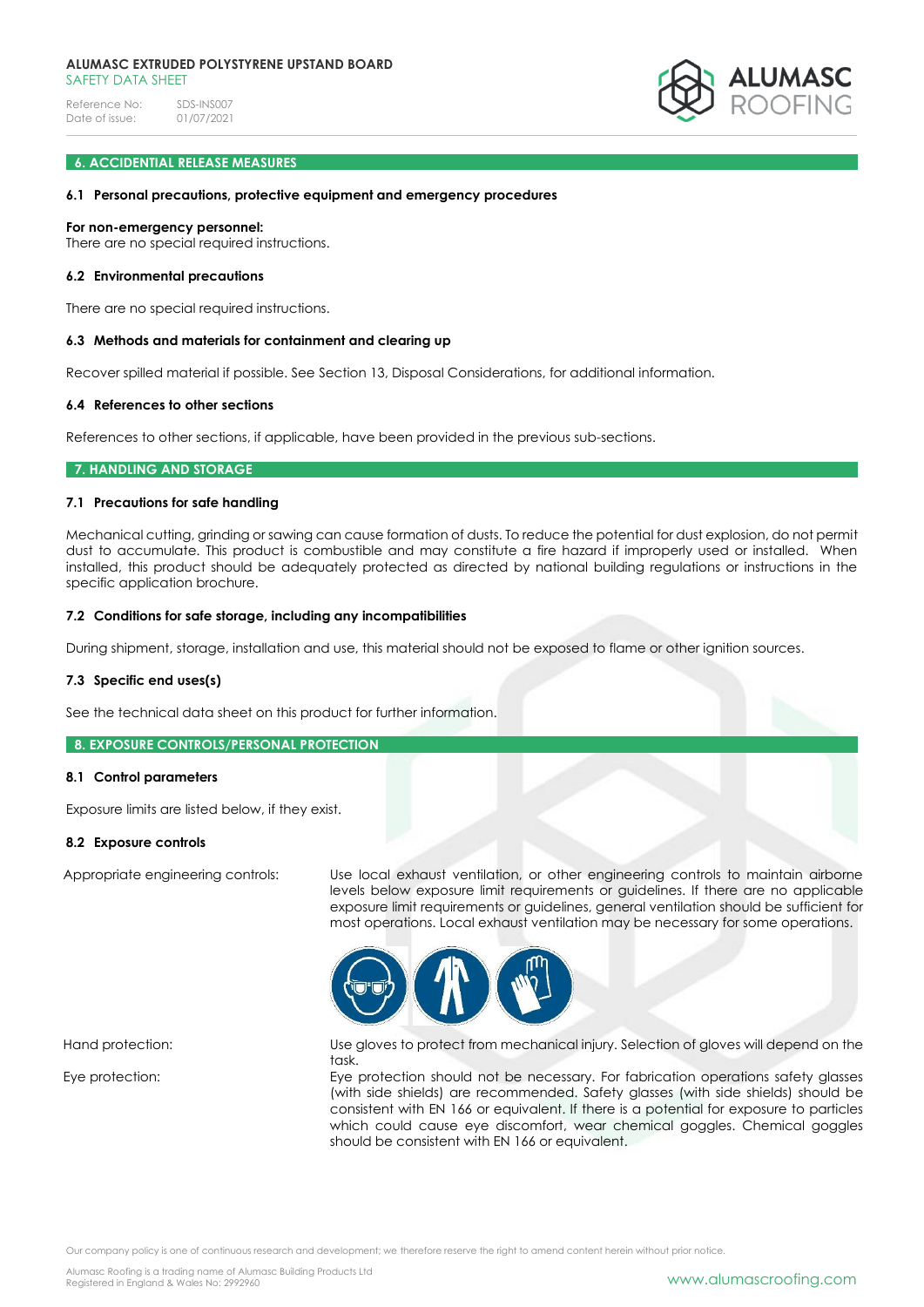#### **ALUMASC EXTRUDED POLYSTYRENE UPSTAND BOARD** SAFFTY DATA SHFFT

Reference No: SDS-INS007<br>Date of issue: 01/07/2021 Date of issue:



Respiratory protection: Respiratory protection should be worn when there is a potential to exceed the exposure limit requirements or guidelines. If there are no applicable exposure limit requirements or guidelines, wear respiratory protection when adverse effects, such as respiratory irritation or discomfort have been experienced, or where indicated by your risk assessment process. In dusty or misty atmospheres, use an approved particulate respirator. Use the following CE approved air-purifying respirator: Organic vapor cartridge with a particulate pre-filter, type AP2. Other information: No precautions other than clean body-covering clothing should be needed. Do not eat, drink or smoke during use. Environmental exposure controls See Section 7: Handling and storage and Section 13: Disposal considerations for measures to prevent excessive environmental exposure during use and waste disposal.

## **9. PHYSICAL AND CHEMICAL PROPERTIES**

## **9.1 Information on basic physical and chemical properties**

Physical state: The Foam. Colour: Colour is variable. Odour: Colourless. Odour threshold: Codourless. pH:  $P$  Not applicable. Flash point: Closed cup 346°C literature. Relative evaporation rate (butyl acetate=1): Not applicable Flammability (solid, gas): No. Lower explosion limit: Not applicable. Upper explosion limit: Not applicable. Vapour pressure: Not applicable. Relative vapour density at 20°C: Not applicable. Auto-ignition temperature: 491°C literature. Decomposition temperature: 430-600°C literature. Viscosity, kinematic: No data available. Explosive properties: No. Oxidizing properties: No.

#### **9.2 Other information**

Molecular weight: Not applicable.

Solid density: 100-500 kg/m<sup>3</sup> literature.

# **10. STABILITY AND REACTIVITY**

### **10.1 Reactivity**

No dangerous reaction known under conditions of normal use.

#### **10.2 Chemical stability**

Thermally stable at typical use temperatures.

#### **10.3 Possibility of hazardous reactions**

Polymerization will not occur.

### **10.4 Conditions to avoid**

Avoid temperatures above 300°C (572°F) Exposure to elevated temperatures can cause product to decompose.

### **10.5 Incompatible materials**

Avoid contact with: Oxidizers, Aldehydes, Amines, Esters, Liquid fuels, Organic solvents.

Our company policy is one of continuous research and development; we therefore reserve the right to amend content herein without prior notice.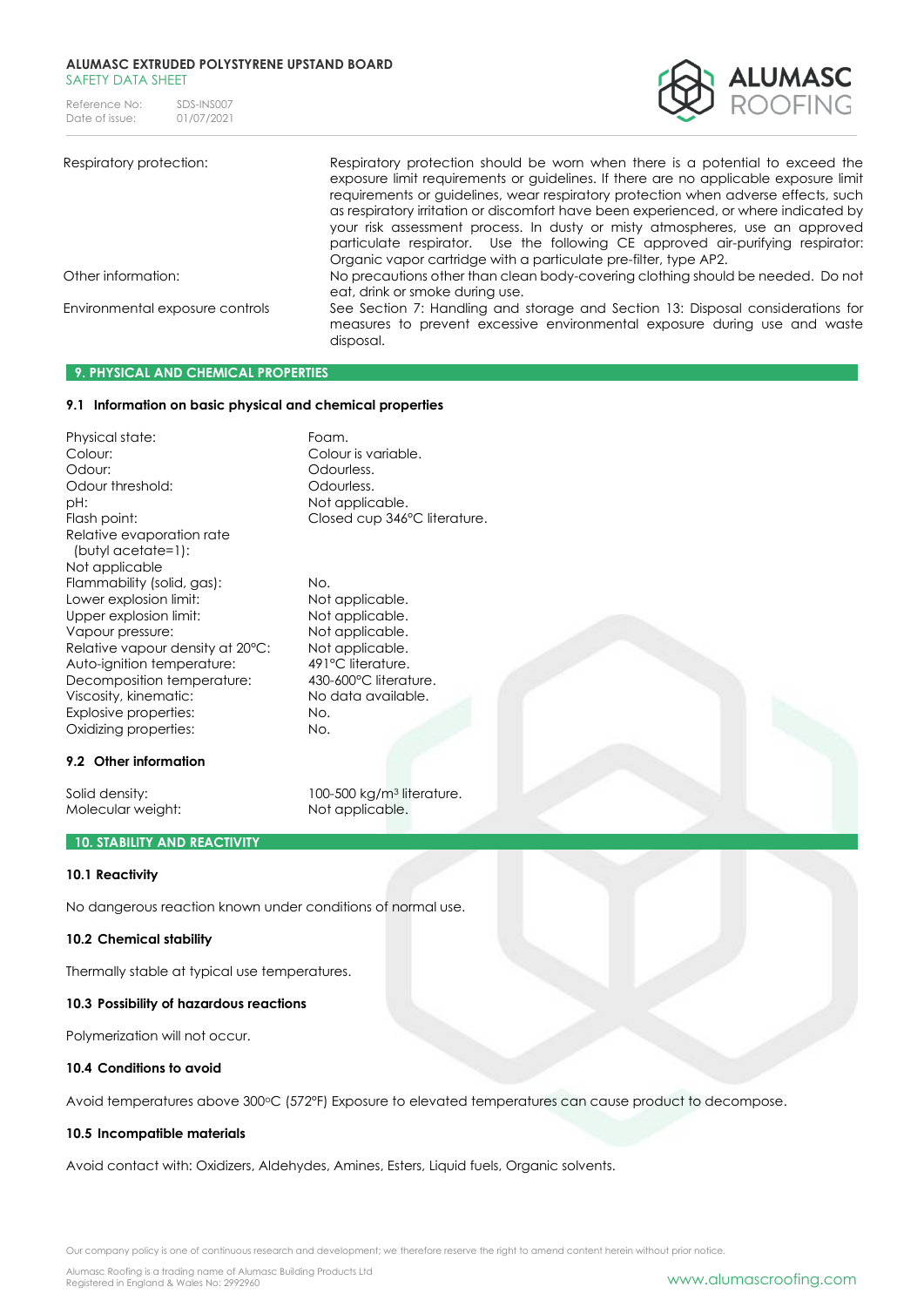### **ALUMASC EXTRUDED POLYSTYRENE UPSTAND BOARD** SAFETY DATA SHEET

Reference No: SDS-INS007<br>Date of issue: 01/07/2021 Date of issue:



## **10.6 Hazardous decomposition products**

Does not normally decompose. Decomposition products depend upon temperature, air supply and the presence of other materials. Aromatic compounds. Aldehydes. Hydrogen halides. Polymer fragments. Under high heat, non-flaming conditions, small amounts of aromatic hydrocarbons such as styrene and ethylbenzene are generated.

## **11. TOXICOLOGICAL INFORMATION**

## **11.1 Information on toxicological effects**

## **Acute oral toxicity:**

Swallowing is unlikely because of the physical state. Very low toxicity if swallowed. Harmful effects not anticipated from swallowing small amounts. Single dose oral LD50 has not been determined.

**Acute dermal toxicity:**

Skin absorption is unlikely due to physical properties. As product: The dermal LD50 has not been determined. The dermal LD50 has not been determined.

## **Acute inhalation toxicity:**

Dust may cause irritation to upper respiratory tract (nose and throat). The LC50 has not been determined.

### **Skin corrosion/irritation:**

Essentially non-irritating to skin. May cause skin irritation due to mechanical abrasion.

## **Serious eye damage/eye irritation:**

Solid or dust may cause irritation due to mechanical action. Fumes/vapor released during thermal operations such as hot-wire cutting may cause eye irritation.

### **Sensitization:**

For skin sensitization: Relevant data not available. For respiratory sensitization: Relevant data not available.

## **Specific target organ systemic toxicity (single exposure):**

Evaluation of available data suggests that this material is not an STOT-SE toxicant.

## **Specific target organ systemic toxicity (repeated exposure):**

Based on available data, repeated exposures are not anticipated to cause significant adverse effects.

**Carcinogenicity:** Relevant data not available.

**Teratogenicity:** No relevant data found.

**Reproductive toxicity:** No relevant data found.

**Mutagenicity:** Relevant data not available.

**Aspiration hazard:** Based on physical properties, not likely to be an aspiration hazard.

## **12. ECOLOGICAL INFORMATION**

## **12.1 Toxicity**

Acute toxicity to fish Not expected to be acutely toxic to aquatic organisms.

# **12.2 Persistence and degradability**

Biodegradability: No appreciable biodegradation is expected.

Our company policy is one of continuous research and development; we therefore reserve the right to amend content herein without prior notice.

Alumasc Roofing is a trading name of Alumasc Building Products Ltd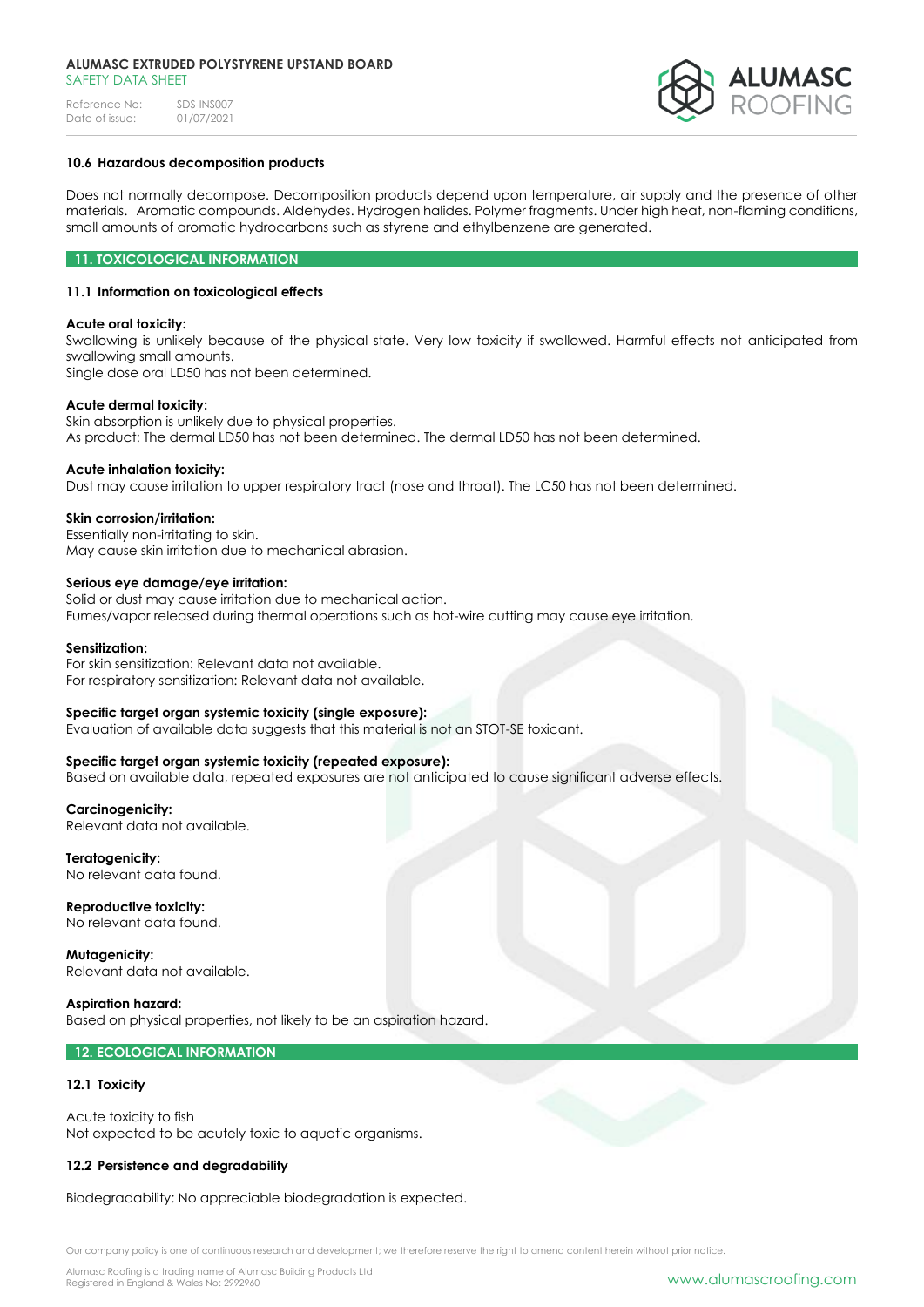#### **ALUMASC EXTRUDED POLYSTYRENE UPSTAND BOARD** SAFFTY DATA SHFFT

Reference No: SDS-INS007<br>Date of issue: 01/07/2021 Date of issue:



## **12.3 Bioaccumulative potential**

Bioaccumulation: No bioconcentration is expected because of the relatively high molecular weight (MW greater than 1000).

### **12.4 Mobility in soil**

No additional information available.

## **12.5 Results of PBT and vPvB assessment**

No additional information available.

## **12.6 Other adverse effects**

None known.

### **13. DISPOSAL CONSIDERATIONS**

## **13.1 Waste treatment methods**

All efforts to recycle material should be made. This material may be disposed of preferably by incineration under approved conditions or, in some countries, in approved landfills. Customers are advised to check their local legislation governing the disposal of waste materials. If incinerated, it is recommended that the flue gases be treated by a scrubber before exhausting to the atmosphere.

The definitive assignment of this material to the appropriate EWC group and thus its proper EWC code will depend on the use that is made of this material. Contact the authorized waste disposal services.

#### **14. TRANSPORT INFORMATION**

# **Classification for ROADandRail transport(ADR/RID):**

| Clussificution for NOAD und Kull Irunsport (ADK) KIDJ.                                     | Notapplicable.                                                    |  |
|--------------------------------------------------------------------------------------------|-------------------------------------------------------------------|--|
|                                                                                            | Not regulated for transport.                                      |  |
|                                                                                            |                                                                   |  |
|                                                                                            | Notapplicable.                                                    |  |
|                                                                                            | Notapplicable.                                                    |  |
| Environmental hazards                                                                      | Not considered environmentally hazardous based on available data. |  |
| Special precautions for user                                                               | No data available.                                                |  |
| Classification for SEA transport (IMO-IMDG):                                               |                                                                   |  |
| UN No.                                                                                     | Notapplicable.                                                    |  |
| Proper shipping name                                                                       | Not regulated for transport.                                      |  |
| <b>Class</b>                                                                               | Notapplicable.                                                    |  |
| Packing group                                                                              | Notapplicable.                                                    |  |
| Environmental hazards                                                                      | Not considered as marine pollutant based on available data.       |  |
| Special precautions for user                                                               | No data available.                                                |  |
| Transport in bulk according to<br>Annex I or II of MARPOL 73/78<br>and the IBC or IGC Code | Consult IMO regulations before transporting ocean bulk.           |  |
| Classification for AIR transport (IATA/ICAO):                                              |                                                                   |  |
| UN No.                                                                                     | Not applicable.                                                   |  |
| Proper shipping name                                                                       | Not regulated for transport.                                      |  |
| Class                                                                                      | Not applicable.                                                   |  |
| Packing group                                                                              | Not applicable.                                                   |  |
|                                                                                            | Not applicable.                                                   |  |
|                                                                                            | UN No.<br>Proper shipping name<br>Class<br>Packing group          |  |

14.6 Special precautions for user No data available.